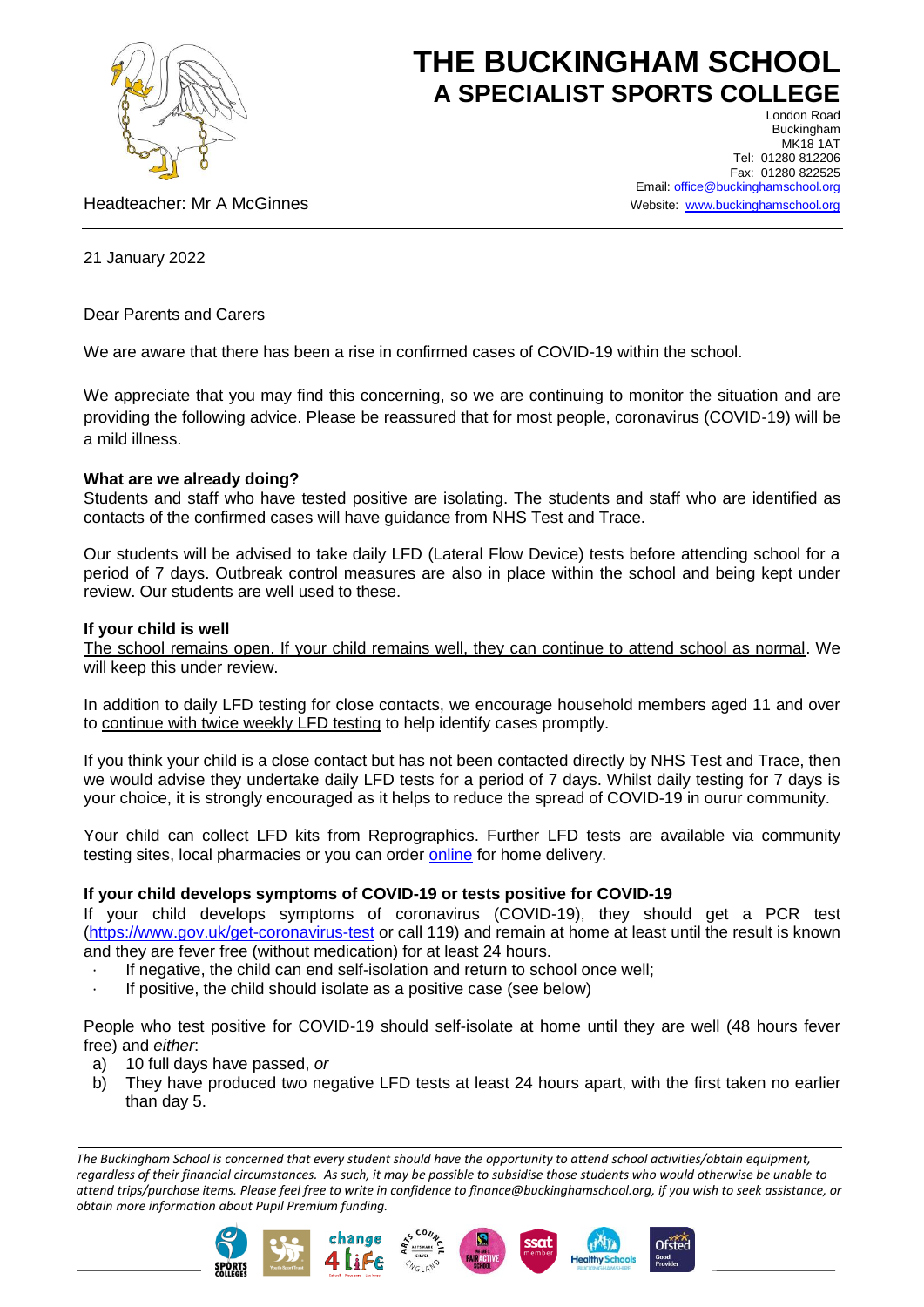**Note:** Lingering coughs and changes to smell/taste are *not* a sign of ongoing infectiousness, so children can return to school if they have ended their self-isolation period (see above).

If your child does not have symptoms, count the day they took the test as day 0. If they subsequently develop symptoms, they will need to restart their isolation period using the day symptoms developed as day 0.

You can seek advice on COVID-19 symptoms from the [nhs.uk website.](https://www.nhs.uk/conditions/coronavirus-covid-19/check-if-you-have-coronavirus-symptoms/) If you are concerned about your child's symptoms, or they are worsening, you can seek advice from NHS 111 at<https://111.nhs.uk/> or by phoning 111.

### **Instructions for people who live in the same household as someone who has tested positive for COVID-19 or is symptomatic and awaiting a test result**

NHS Test and Trace will contact you to check whether you are legally required to self-isolate. If you are not legally required to self-isolate, you will be provided with advice on testing, **advised to take extra caution**, and given guidance on preventing the spread of COVID-19.

Those who are [clinically extremely vulnerable](https://www.gov.uk/government/publications/guidance-on-shielding-and-protecting-extremely-vulnerable-persons-from-covid-19/guidance-on-shielding-and-protecting-extremely-vulnerable-persons-from-covid-19) should be supported to minimise their contact with other people in the household during this period, regardless of whether others have symptoms or not.

## **You are** *not* **required to self-isolate** [if any of the following apply:](https://www.gov.uk/government/publications/covid-19-stay-at-home-guidance/stay-at-home-guidance-for-households-with-possible-coronavirus-covid-19-infection#exempt)

- You are fully vaccinated
- You are below the age of 18 years 6 months
- · You have taken part in or are currently part of an approved COVID-19 vaccine trial
- · You are not able to get vaccinated for medical reasons

Fully vaccinated means that you have been vaccinated with an MHRA approved COVID-19 vaccine in the UK, and at least 14 days have passed since you received the recommended doses of that vaccine (note this is currently under review and may be updated to include a booster dose in due course).

In line with national guidance for households with Covid-19 infection, household and other close contacts of someone who has tested positive for COVID-19 should undertake **daily LFD testing for a period of 7 days** or for 10 days from their last contact with the positive case (whichever is first). This is recommended for all close contacts aged 5 and over who are not required to isolate.

Your child can collect LFD kits from Reprographics. Further LFD tests are available via community testing sites, local pharmacies or you can order [online](https://www.gov.uk/order-coronavirus-rapid-lateral-flow-tests) for home delivery.

#### **You are required to self-isolate if you're aged over 18 years and 6 months and** [if any of the](https://www.nhs.uk/conditions/coronavirus-covid-19/self-isolation-and-treatment/when-to-self-isolate-and-what-to-do/)  [following apply](https://www.nhs.uk/conditions/coronavirus-covid-19/self-isolation-and-treatment/when-to-self-isolate-and-what-to-do/)**:**

- You have received only one dose of the COVID-19 vaccine
- You have not received any dose of the COVID-19 vaccination
- You are not otherwise exempt

Household members who need to self-isolate as close contacts should not go to work, school or public areas, and exercise should be taken within the home. You should ask friends or family if you require help with buying groceries, other shopping or picking up medication, or walking a dog. Alternatively, you can order your shopping online and medication by phone or online. Please read [the stay at home guidance](https://www.gov.uk/government/publications/covid-19-stay-at-home-guidance/stay-at-home-guidance-for-households-with-possible-coronavirus-covid-19-infection) which provides information on this.

Household members staying at home for 10 days will greatly reduce the overall amount of infection the household could pass on to others in the community.

You could be fined if you do not self-isolate following a notification by NHS Test and Trace. You may be entitled to a one-off payment of £500 through the [NHS Test and Trace Support Payment scheme](https://www.gov.uk/government/publications/test-and-trace-support-payment-scheme-claiming-financial-support/claiming-financial-support-under-the-test-and-trace-support-payment-scheme) if you are required to stay at home and self-isolate, or you are the parent or guardian of a child who has been told to self-isolate.

*The Buckingham School is concerned that every student should have the opportunity to attend school activities/obtain equipment, regardless of their financial circumstances. As such, it may be possible to subsidise those students who would otherwise be unable to attend trips/purchase items. Please feel free to write in confidence to finance@buckinghamschool.org, if you wish to seek assistance, or obtain more information about Pupil Premium funding.*